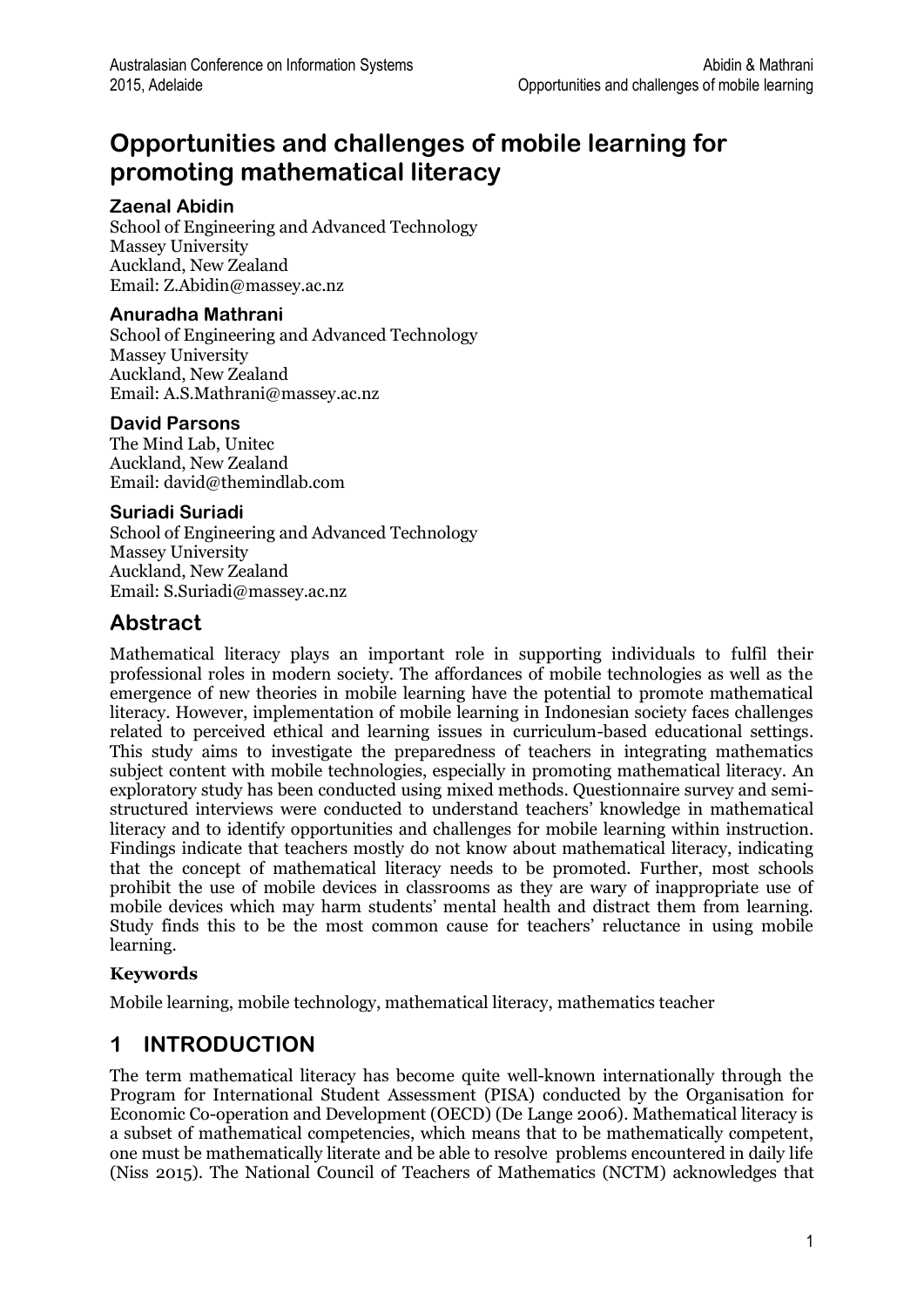technology is an essential component of a learning environment; however, having access to technology needs to be complemented by teachers who act as mediators and who know how to use technological tools (NCTM 2011). Hence, to improve teaching and learning outcomes, a good understanding on how technology relates to the underpinning pedagogy and curriculum content is required (Koehler et al. 2007).

The proliferation of feature-rich mobile technologies as well as the emergence of new theories in mobile learning have raised a lot of attention on the way in which mobile technologies can transform and reconstruct educational practices (Crompton and Burke 2014). Study performed by Kalloo and Mohan (2011) reveals that there is a strong correlation between students' performance and the use of mobile learning applications. Kalloo and Mohan (2011) confirmed that students who used mobile applications more frequently and longer showed better performance than those who did not use them as frequently. However, the design of mathematical tasks and the implementation of mobile learning elements are equally important for improving students' competencies (Lee and Kautz 2015). Further, Lee and Kautz (2015) developed a framework for mobile learning task design and implementation to guide teachers in incorporating mobile technology into mathematics lesson. They highlight that the success of mobile learning experience is determined by prior experience, preparation, and skills of users both teachers and students.

However, in implementing mobile learning within instruction some ethical issues and concerns might arise. Many teachers have expressed concern about use of mobile devices in their classrooms as they may distract students from learning activities (Dyson et al. 2013; Keengwe et al. 2012). Consequently, many schools have banned the use of mobile devices within instruction.

The paper aims to capture the big picture of mobile phone usage in mathematics classrooms. An exploratory study has been conducted to investigate the preparedness of teachers in integrating mathematics subject content with mobile technologies. This study explores the following research questions:

RQ1. How many teachers currently understand about mathematical literacy?

RQ2. To what extent are teachers using mobile learning to teach mathematics in classrooms? RQ3. What challenges do they face in implementing mobile learning?

# **2 BACKGROUND**

### **2.1 ICT and Mathematics Education in Indonesia**

The regulation (reference number 68 in the curriculum year 2013) of Ministry of Education and Culture (MoEC) has affirmed that all subject matters (including mathematics) are to be integrated with ICT and has mandated teachers to build the necessary skills to integrate technology into instruction (MoEC 2013). To this end, information and supports for mathematics teachers are required with regards to integrating technology in teaching mathematics (Lew and Jeong 2014). Many technological devices provide range of functionality, such as computational capabilities and rich graphical interfaces provided by many technological devices enable all sorts of rich functionality suitable for enhancing the process of teaching and learning mathematics (Niss et al. 2007). However, the ICT skill levels of the majority of teachers in Indonesia are still quite low (Copriady 2014). The result of UKG of Indonesia (the national examination of teachers' competency), conducted online in 2011 and 2012, also corroborates this evidence. The national average score for UKG in 2012 was 47.84/100, far from the passing grade of 70/100. This failure is not because teachers lack experiences in teaching; on the contrary, this is because teachers were not aware of the technicalities in dealing with online exams (Yusri and Goodwin 2013). Given this fact, ICT integration into curriculum in Indonesia is still far from the desired expectations.

Besides teachers' competency issues, Indonesia is now at a critical point of student performances especially in mathematics (Edo et al. 2014). An international comparative study like PISA 2012 shows that mathematics performance of Indonesian students are the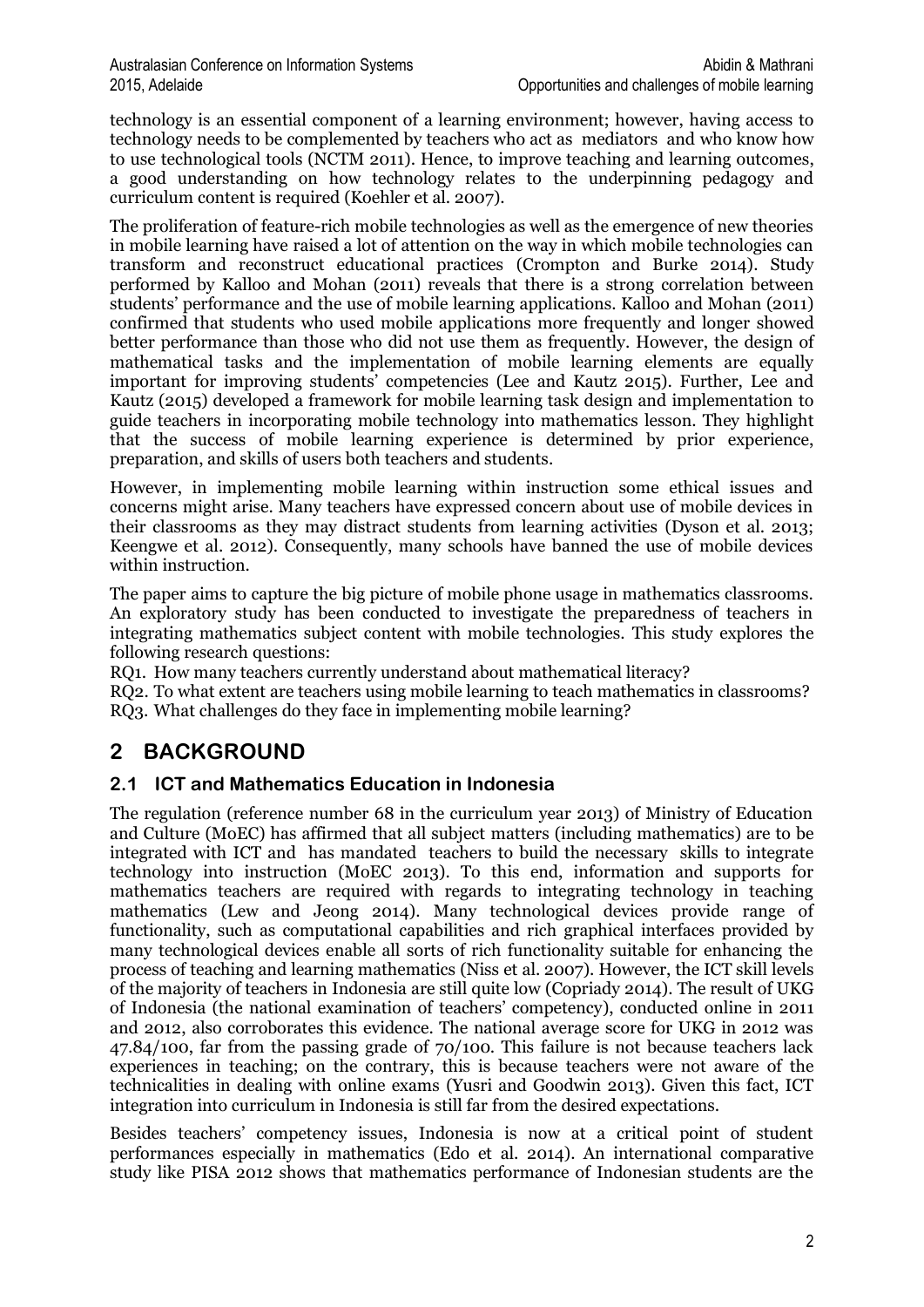second lowest in the league table and 75.7% of students were unable to reach level 2 (OECD 2014). The PISA survey indicates that Indonesian students have not been much mathematically literate. In addition, the average mathematics score of Indonesian students in the Trends in International Mathematics and Science Study (TIMSS) 2007 was ranked 36 out of 49 countries (The World Bank 2010). Responding to the results of these studies, the MoEC argued that the performances of Indonesian students were not satisfactory because the test materials in the PISA and TIMSS are not available in the Indonesian curriculum (MoEC 2013).

## **2.2 Mathematical Literacy**

Identifying and developing mathematical literacy is an important aspect to improve the quality of instructional practice in the teaching of mathematics (Yavuz et al. 2013). Mathematical literacy supports an individual to become a professional in modern society (Stacey 2012). In particular, the definition of mathematical literacy for the purpose of PISA is

An individual's capacity to formulate, employ, and interpret mathematics in a variety of contexts. It includes reasoning mathematically and using mathematical concepts, procedures, facts and tools to describe, explain and predict phenomena. It assists individuals to recognise the role that mathematics plays in the world and to make the well-founded judgments and decisions needed by constructive, engaged and reflective citizens (OECD 2013).

The definition clearly stresses the need to develop individuals' capacity in understanding and using mathematical content in real situations. The use of verbs "formulate", "employ" and "interpret" refer to the roles of individuals as active problem solvers (OECD 2013).



<span id="page-2-0"></span>*Figure 1: A mathematical literacy model in practice (OECD 2013)*

The main points of the definition are suitable with the concept of "problem-solving process" or "mathematisation". Mathematisation cycle consists of five stages, namely starting with a contextualised problem in a real-world setting; employing mathematical concepts to organise the information obtained; representing the real-world problem mathematically into mathematical models; solving the mathematical problem; and evaluating the mathematical solution in the context of problem to determine whether the derived solution makes sense (De Lange 2006).

In practice, framework for mathematical literacy comprises various components as seen in [Figure 1.](#page-2-0) The PISA's framework for mathematics is represented by  $\overline{ML}$  + 3C. ML is an abbreviation for mathematical literacy, and the three Cs are abbreviation for content, context and competency (OECD 2003). The outer-most box in [Figure 1](#page-2-0) shows that mathematical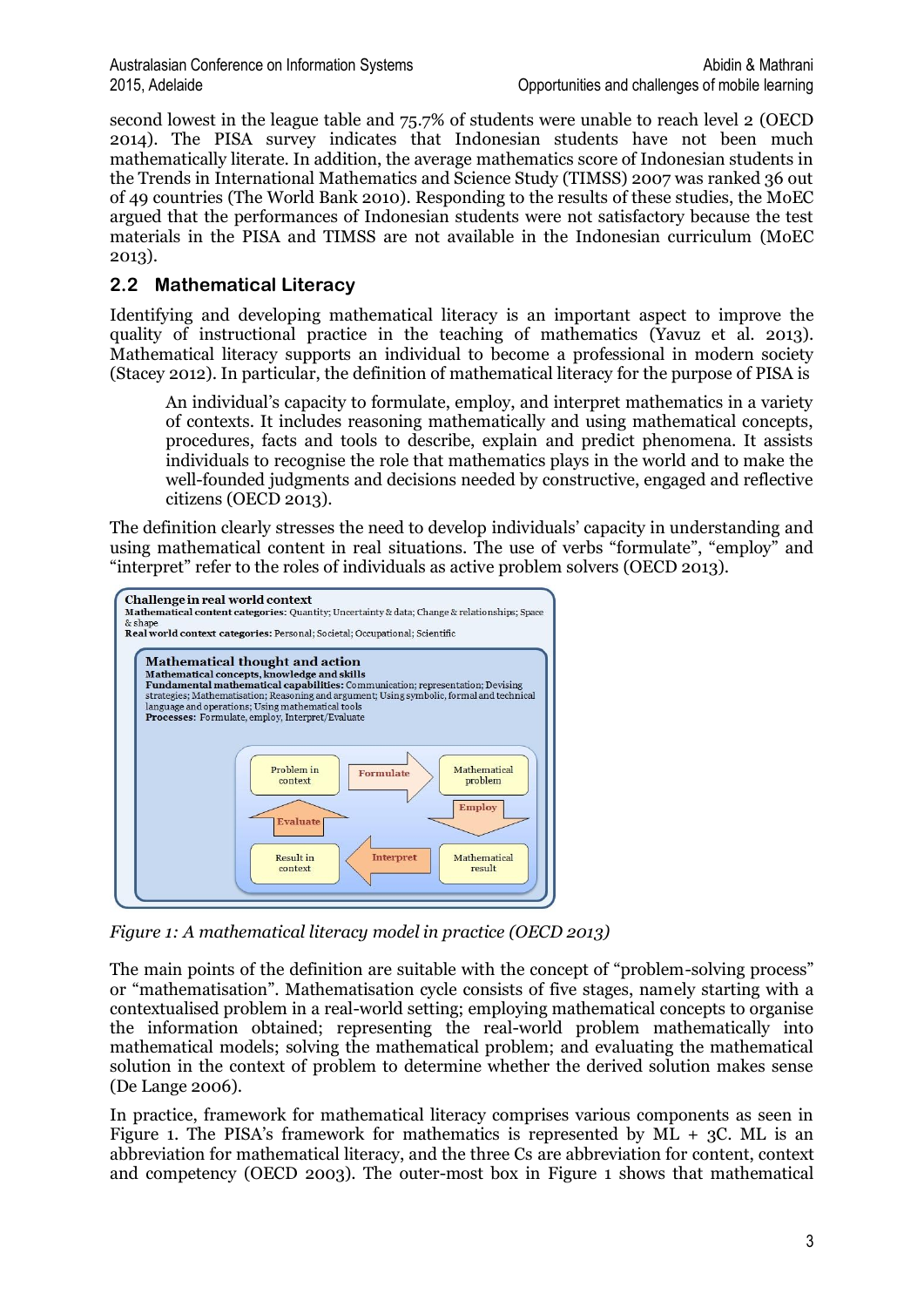literacy takes place in the context of challenge that arises in the real-world setting. In this framework, these challenges are characterised in two ways. The challenges or problems are characterised by the areas of life from which the problem arises and the nature of the mathematical phenomenon that underlies the challenge. The middle box shows mathematical thought and action such as mathematical concepts, knowledge and skills, fundamental mathematical capabilities and processes of actions in mathematical literacy. Moreover, the inner-most box delineates model of solving a real-world problem with mathematics (OECD 2013).

As an illustration, suppose a situation in a real-world setting involves estimating how much water it takes to fill up an entire swimming pool, the situation provides a context for the mathematical task. To solve the problem, a student needs knowledge of mathematical content (e.g., formula, unit of measurement). In order to solve the problem successfully, a student needs certain competencies (e.g., mathematising, using symbols and operations).

### **2.3 Mobile Learning**

### **2.3.1 Definition of mobile learning**

There have been various definitions to describe the term of mobile learning. For example, Park (2011) describes mobile learning as "the use of mobile or wireless devices for the purpose of learning while on the move". Further, O'Malley et al. (2005) has defined mobile learning as "any sort of learning that happens when the learner is not at a fixed, predetermined location, or learning that happens when the learner takes advantage of the learning opportunities offered by mobile technologies". Meanwhile, Sharples et al. (2007) define mobile learning as "the processes of coming to know through conversations across multiple contexts amongst people and personal interactive technologies". The variety of definitions shows dynamically evolving interest in this field as mobile technologies have progressed so the definitions too have changed over time, relying on the constructs used in these studies (Crompton 2013).

### **2.3.2 Opportunities and challenges of mobile learning**

Mobile devices in this study comprise any handheld device capable of multiple functions, including but not limited to accessing the internet, running applications, listening to music, taking pictures and recording audio/video. Examples include mobile phone, smartphone, tablet or similar devices. Laptop or notebook is not included. A number of embedded features in mobile devices can be beneficial to teaching and learning activities (Thomas et al. 2013). Further, mobile devices can support communication, enhance collaboration between and among students and teachers, to promote a dynamic learner-centred learning environment (Aubusson et al. 2009; Looi et al. 2010). In addition, mobile devices can enhance learning within an authentic context and culture (Naismith et al. 2004). Mobile devices also enable learners to personalise their own learning tailored to their needs (Parsons 2014).

Although mobile learning has promising future potential, the opportunities for mobile learning do not come without challenges. Mobile phones in the classroom have been perceived as a disruptive technology for teachers (Thomas et al. 2013). A ringing phone is considered the most common disruption in the classroom and may negatively impact on student performance (Thomas et al. 2013). Teachers also have concerns about students' use of mobile phones for cheating and collusion in which students text answers during exams, take pictures of exam papers to share with friends, store answer keys to be consulted in exams, or find answer sources via the internet during exams (Dyson et al. 2013; Keengwe et al. 2012). Students also use their mobiles for inappropriate activities (sexting) (Thomas et al. 2013). Sexting can lead to harassment and cyberbullying (Siegle 2010). The consequences of cyberbullying can be dire. A number of teens have been reported to have committed suicide after being victims of cyberbullying (Keengwe et al. 2012). Given these facts, many schools have banned the use of mobile phones in classrooms since they can distract from learning. These challenges of mobile learning have been used in designing the questionnaire survey in this study to explore possibilities of mobile learning in mathematics instruction.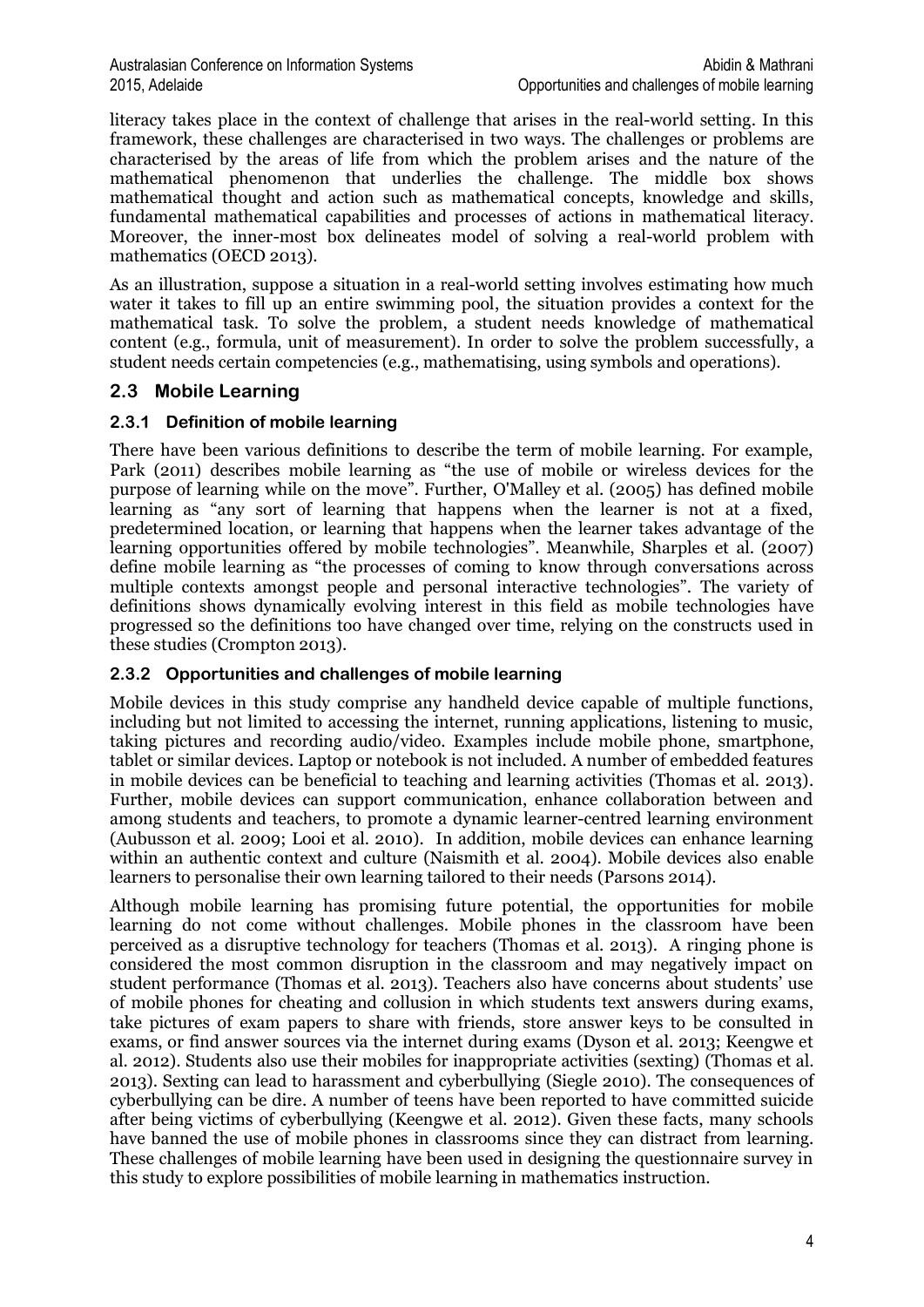### **2.4 Convergence of Mobile Learning and Mathematical Literacy Practices**

As mentioned above, mobile learning has potential for mathematics instruction. However, how mobile learning usage promotes mathematical literacy and what pedagogical approaches can facilitate learner to be mathematically literate has not been explored. [Table 1](#page-4-0) details how using mobile learning within instruction can assist students in acquiring mathematical literacy skills.

| PISA's capabilities                                                   | Mathematical literacy                                                                                                                                                                                                                                                                                     | Mobile learning                                                                                                                                                                                                                                      |
|-----------------------------------------------------------------------|-----------------------------------------------------------------------------------------------------------------------------------------------------------------------------------------------------------------------------------------------------------------------------------------------------------|------------------------------------------------------------------------------------------------------------------------------------------------------------------------------------------------------------------------------------------------------|
| Communication                                                         | Capability to read, decode and<br>interpret statements, ask questions,<br>plan tasks, or use objects to form<br>mental model of situations. Be able to<br>give an explanation or justification by<br>presenting the solution either during<br>or after the process of finding a<br>mathematical solution. | Mobile device features like camera,<br>audio/video recorders and wireless<br>connection enable learners to do<br>synchronous/asynchronous<br>communication, make a video or take a<br>picture to explain and justify the<br>solution of mathematics. |
| Mathematising                                                         | Transforming a contextualised<br>problem to mathematical form, or<br>interpreting or evaluating a<br>mathematical outcome in the context<br>of the original problem.                                                                                                                                      | The outcome of mathematising process<br>is a mathematics model. The model can<br>be solved with mobile applications.                                                                                                                                 |
| Representation                                                        | Presenting mathematical objects and<br>situations such as formulae, tables,<br>diagrams, charts, matrices, and<br>concrete materials to describe<br>situations or simplify forms of<br>mathematical solution in order to<br>make interpretation easily.                                                   | Mobile devices provide functions for<br>representation of mathematical objects.<br>A variety of mobile applications can be<br>used to represent graphs, tables,<br>diagrams, pictures, and equations.                                                |
| Reasoning and<br>argument                                             | Thinking logically to explore and link<br>elements of a problem to make a good<br>decision as a part of the inference<br>process. Also, making and checking<br>justification of solutions to problems.                                                                                                    | The learner can think logically from<br>different types of mathematics<br>problems by going over tutorials and<br>quizzes provided on the mobile device.                                                                                             |
| Devising<br>strategies for<br>solving problems                        | Solving problems mathematically by<br>selecting and devising strategy to get<br>solutions in the context of the given<br>problem.                                                                                                                                                                         | After sufficient practice through<br>tutorials and quizzes provided on the<br>mobile device, a learner is able to make<br>judgment on the best way to solve<br>mathematics problems.                                                                 |
| Using symbolic,<br>formal and<br>technical language<br>and operations | This capability is related to<br>understanding, interpreting,<br>manipulating, and making use of<br>mathematics symbols governed by<br>mathematical conventions and rules.                                                                                                                                | Understanding of symbols and utilising<br>formal constructs can be enhanced by<br>text-based instructions provided in the<br>mobile device, or by viewing video-<br>based examples of the problem being<br>solved.                                   |
| Using<br>mathematical<br>tools                                        | Mathematical tools provide<br>apparatuses or media to facilitate<br>individuals in the process of deriving<br>solutions mathematically. Individual is<br>required to be familiar with various<br>kinds of mathematical tools.                                                                             | Mobile devices with some mathematics<br>apps provide the apparatuses to<br>support instruction in classrooms. To<br>take advantage of mobile devices, the<br>learner must be familiar with features<br>and the apps being used.                      |

<span id="page-4-0"></span>*Table 1. Relation of fundamental mathematical capabilities with mobile learning*

As implied in the definition of mathematical literacy, learners are supposed to be active problem solvers. Mobile learning supports dynamic learner-centred learning which enables a learner to take an active role in learning (Looi et al. 2010). Further, according to Vygotsky's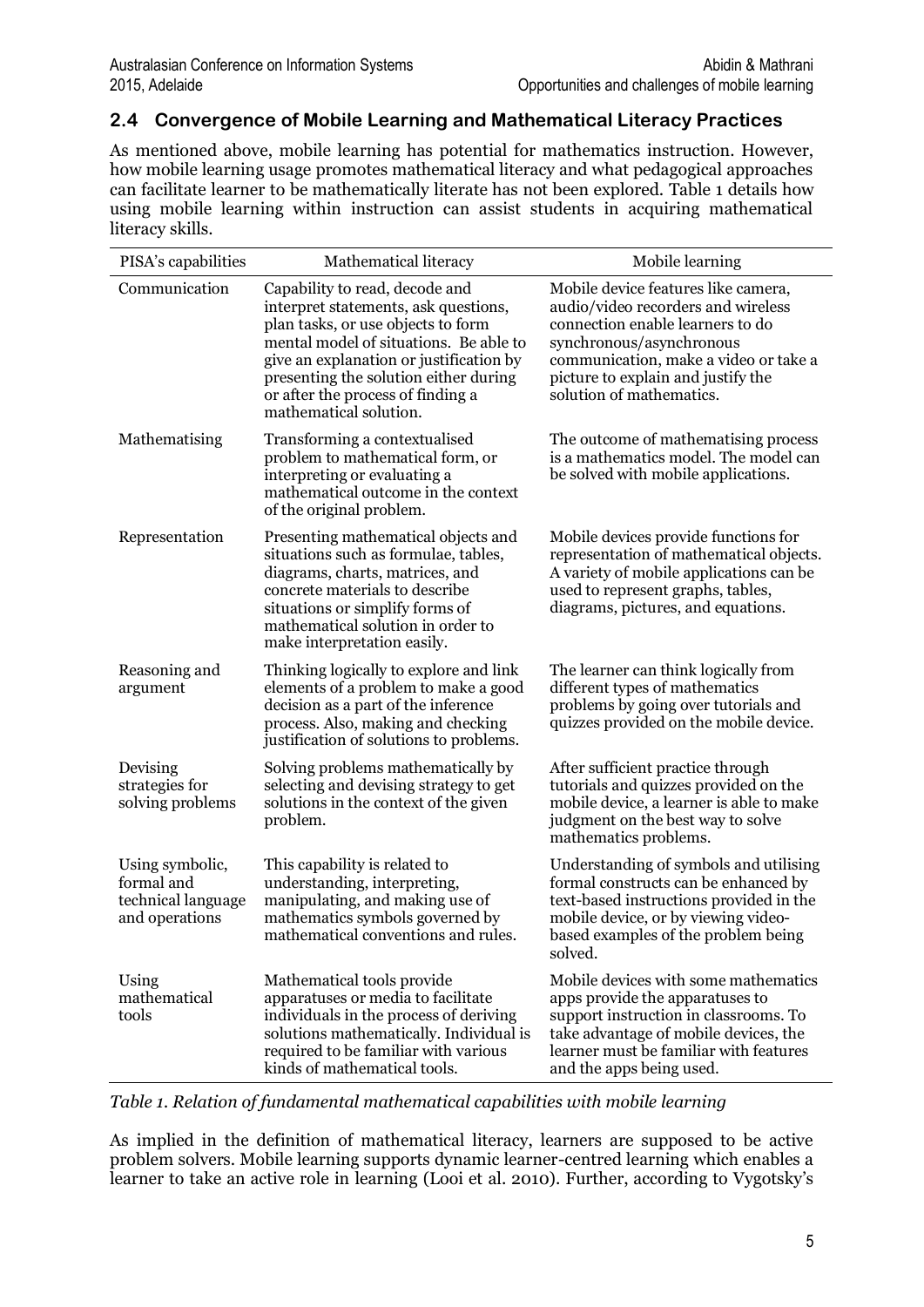theory (as cited in Leikin and Zaslavsky 1997) learners are able to solve certain problems by working together before they are ready to solve the same problems on their own. The value of learner collaboration is essential in effective learning of mathematics. Mobile learning further facilitates the process of collaborative learning (Aubusson et al. 2009). Mathematical literacy emphasize students' capacity in understanding and in using mathematical content in real situations; with respect to this, mobile learning facilitates situated learning which is promoting learning through activities within an authentic context (Naismith et al. 2004).

All information in this section shows that (1) there is a need to improve mathematical literacy of Indonesian students, and (2) mobile-assisted mathematical literacy have the potential to enhance students' capacity in understanding mathematics and apply them in real-world contexts – the essence of mathematical literacy.

However, before one implements the use of mobile devices in Indonesian schools, one needs to understand the feasibility and/or the need to do so. In particular, in order for this endeavour to be successful, at least two factors must be in place: firstly, the teachers themselves must be aware of what is mathematical literacy is all about, and secondly, the use of mobile devices within classrooms must be something that is actionable within the community. The research that we have conducted attempts to answer those questions. The details and the results of our study are explained in the remainder of this paper.

# **3 METHODOLOGY**

## **3.1 Procedure**

The purpose of this study is to examine teacher's knowledge towards mathematical literacy and to identify opportunities and challenges of mobile learning within instruction to promote mathematical literacy. The study employed a mixed methods approach, i.e. a procedure for collecting, analysing, and integrating both quantitative and qualitative methods to understand a problem (Creswell et al. 2004). In this study, quantitative method was conducted through a survey that can be subjected to statistical analysis. The questionnaire used in the survey consisted of 20 items including both closed and open-ended questions. Further, qualitative data was performed through open-ended questions on the survey and through semi-structured interviews. In the interviews, teachers were asked to give their experiences in using mobile devices in teaching and learning activities and the challenges they face when mobile learning is implemented in their school. The interviews were conducted in Indonesian language and were recorded with the consent of interviewees.

## **3.2 Respondents**

This study was conducted in Semarang municipality, Central Java province, Indonesia. First, a survey was carried out in April 2015. In this survey, the sample size is determined by a formula proposed by Yamane (1967). The number of mathematics teachers in Semarang municipality is 462 teachers. Therefore, by using Yamane's formula with a margin of error of 0.05 the sample size is 214 teachers. In this study, 213 teachers from 129 different junior high schools participated, which is, very close to the target number. Teacher participants were predominantly female, with 61.5% (131) and 38.5% (82) male. Further, most of teachers were from the urban area (195 or 91.5%), with very few (18 or 8.5%) from the rural area. Moreover, most of teachers (157 or 73.7%) had teacher's certificate from the teacher certification program while the rest (56 or 26.3%) did not have.

Next, interviews were held with ten teachers from different schools in May 2015. These teachers had participated in the initial survey. Each interview took approximately 20 minutes. Four teachers were interviewed face to face at the concerned teacher's school while six teachers could not be met face to face since they were busy in preparation of national exam for their schools, so they were interviewed over phone. In this paper, the teachers are identified by their user codes (R1, R2, etc.)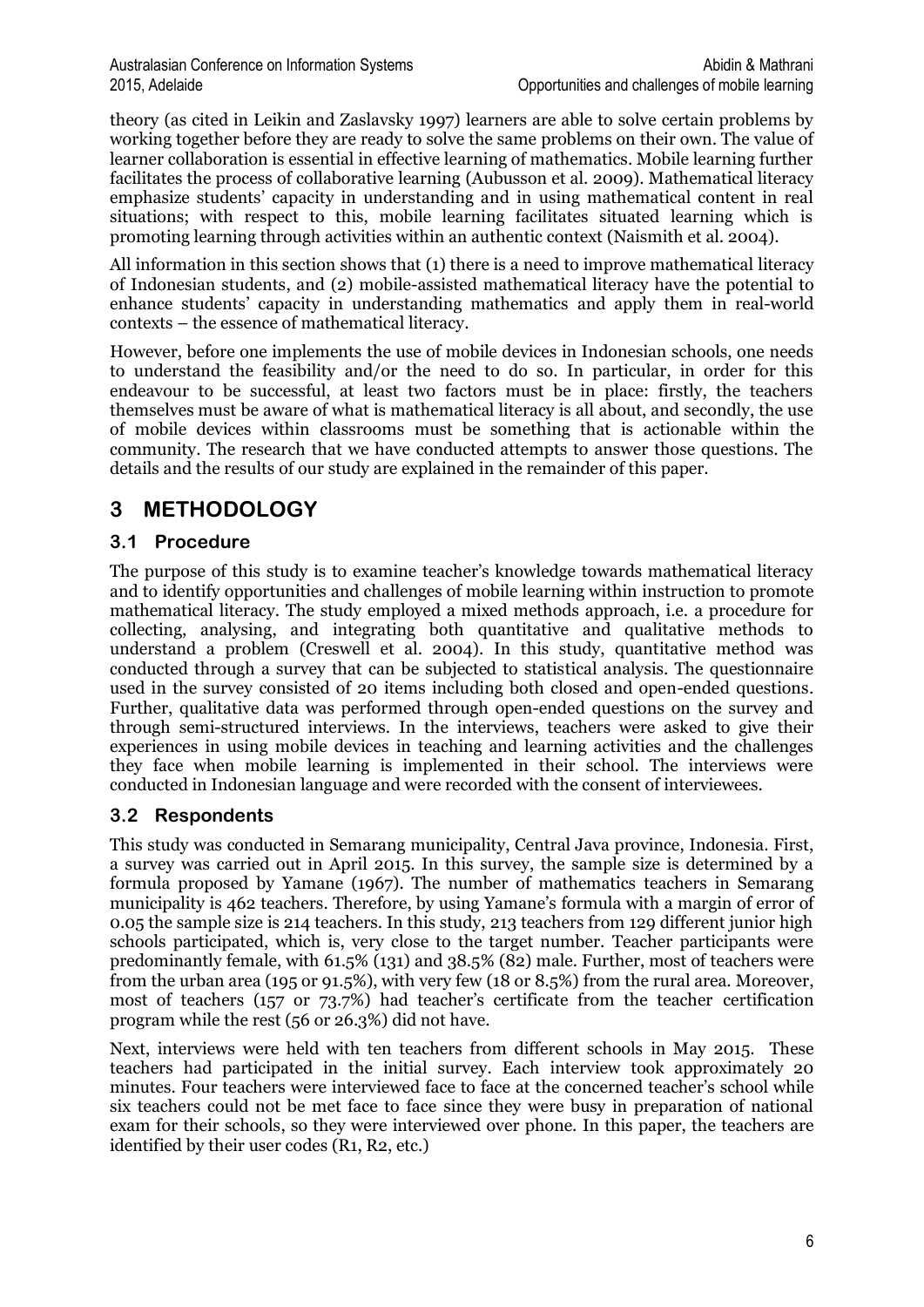## **3.3 Analytical Strategy**

Quantitative data gained from the survey was first coded and then analysed using descriptive statistics functionality available in SPSS (IBM 2015). The outcomes have been used to understand the experiences of respondents in their use of mobile devices in teaching and learning activities, and also to gauge respondents' knowledge about mathematical literacy. Meanwhile, qualitative data obtained from the interview were transcribed and analysed in Indonesian language. The transcribed data has been analysed to identify categories by dividing each type of the gathered data into segments and examining these segments for similarities and differences. Next, each response was coded to a number of categories. After coding the responses, the categories which had the most responses were marked as prominent. The next step is to see which categories are related and where patterns and trends can be identified. Once the more prominent categories were identified and selected, they are used to connect the rest of the categories and to build conceptual model of the studied phenomenon. At this step, relevant quotations were translated into English, and were classified based on the categories along with quotation numbers from each interviewee, so that it would be easier to trace issues to the original transcripts later on.

# **4 RESULTS**

This section presents the results based on the analysis of the questionnaire results and interviews. We present the results in three subsections; teachers' knowledge about mathematical literacy (RQ1), teachers' experience to mobile learning usage in mathematics class (RQ2), and teachers' perceived challenges of using mobile learning (RQ3).

### **4.1 Teachers' Knowledge about Mathematical Literacy**

This subsection presents how many teachers have knowledge in regard to mathematical literacy (RQ1). Most (137 or 64.3%) of teachers do not know the term mathematical literacy. From those teachers who knew about mathematical literacy, 20.7% (44) of teachers got mathematical literacy information from the internet, 12.2% (26) from workshop/teacher's training, 6.6% (14) from journal articles, and 2.8% (6) from other sources such as lectures, theses, mathematical literacy contests, and books. Regarding the mathematical literacy contest held each year, only few teachers (9 or 4.2%) from eight different schools had sent their students to participate. These facts indicate the lack of appreciation towards such contests from the teachers and the schools. One teacher said that her school sends students to mathematics Olympiad since this competition is considered more popular than mathematical literacy contest.

"*We have never participated in mathematical literacy contest, but each year we send our students to regional mathematics Olympiad. Being a teacher myself, I have never given students tasks related to mathematical literacy. I am not familiar with such tasks, sometimes, I give them tasks related to real-world context during learning activities*" (R9).

Another teacher said that he is less familiar with mathematical literacy tasks because he does not understand the concept.

"*I still do not understand how* [mathematics] *tasks are characterised by mathematical literacy. So, I am less familiar with it*" (R2).

These facts show that dissemination of mathematical literacy to mathematics teachers needs to be widened.

### **4.2 Teachers' Experience to Mobile Learning Usage in Mathematics Class**

Before we asked the teachers about their experiences in using mobile devices for teaching and learning activities (RQ2), we enquired how many teachers currently use mobile devices (see Figure 2a). Over a half of teachers owned smartphones (124 or 58.22%), tablet (28 or 13.15%), and internet-enabled basic phone (23 or 10.80%). Meanwhile, some (40 or 18.78%) of teachers do not have mobile phone with internet capabilities. Further, we enquired about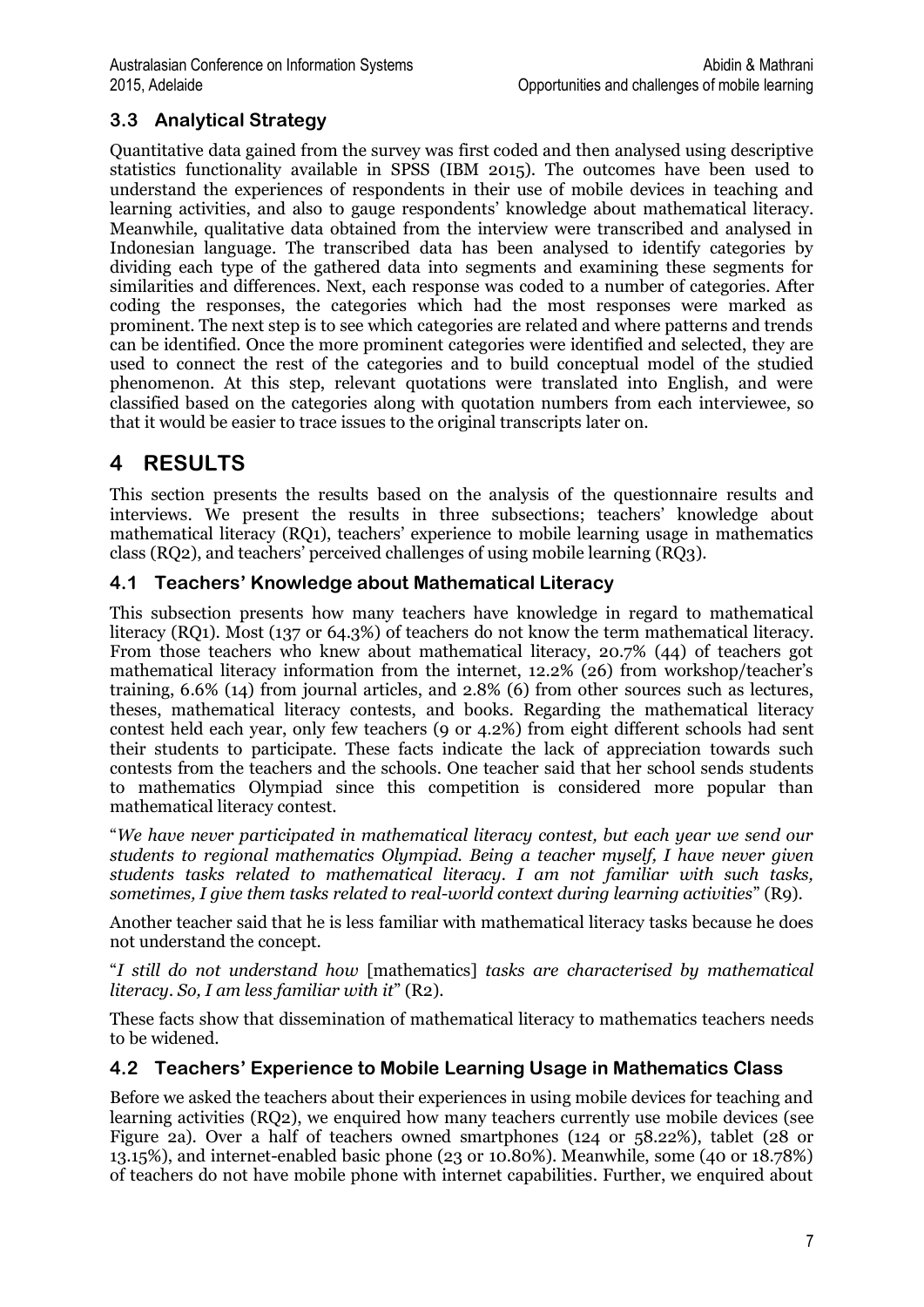#### Australasian Conference on Information Systems Abidin & Mathrani 2015, Adelaide Opportunities and challenges of mobile learning

the use of mobile devices in their daily activities. Almost half of teachers reported that they mostly use mobile devices for texting or sending messages (104 or 48.83%), getting information (62 or 29.11%), accessing social network (51 or 23.94%), and checking emails (35 or 16.43%). Other activities such as listening to music or watching video, playing games, getting direction, and reading content (e.g., e-book, article, etc.) were less frequent. See Figure 2b for specific results.



*Figure 2: (a) Mobile devices owned (b) Teachers' activities in the use of mobile devices*

Next, we asked teachers about their experience in using mobile devices for mathematics instruction. The survey reveals that only 31.9% (68) of teachers have used mobile devices in teaching and learning activities. They use mobile learning in sorts of activities either indoor (28 or 13.1%) or outdoor (19 or 8.9%) activities as well as either in formal (24 or 11.3%) or informal (3 or 1.4%) setting.

With respect to the use of mobile phone in mathematics class, a teacher shared their experiences.

"*I use the Quipper School application* [a web-based mobile application]*. I put assignments in the Quipper School and ask students to complete them within one-week time at home. During this time, the results can be tracked. Students with low, high, and medium level of mathematical ability can be recognized immediately*" (R10).

This view indicates that respondent R10 perceives mobile phone usage in instruction is beneficial. The affordances of mobile technology enable teachers to enrich learning experience, creating innovation learning, and expand horizons in adoption of technology for teaching and learning activities.

## **4.3 Teachers' Perceived Challenges of Using Mobile Learning**

Teachers were asked to identify the challenges in use of mobile learning in mathematics instruction (RQ3). Based on the survey, 58.2% (124) of teachers responded that mobiles will disrupt the class (e.g. phones ringing during class, texting and checking incoming phone message in classroom). Second challenge voiced is that of cyberbullying and sexting (106 or 49.8%), followed by cheating (87 or 40.8%). These issues have made schools establish policies to ban mobile devices in classrooms. To deal with these ethical issues, two teachers shared their recommendations.

"*…we need to invite representatives from school committees, parents, school counsellors, and teachers to discuss about this issue so that we can adjust the regulations governing the use of mobile learning in teaching activities*" (R4).

"*My solution is that if the students want to use mobile technology for learning which, I believe is good, then we first have to consult and coordinate with-*[stakeholders, including] *the homeroom teachers, the student council adviser, and most importantly, the principal… After the stakeholders agree with what have been discussed, we need to inform the students'*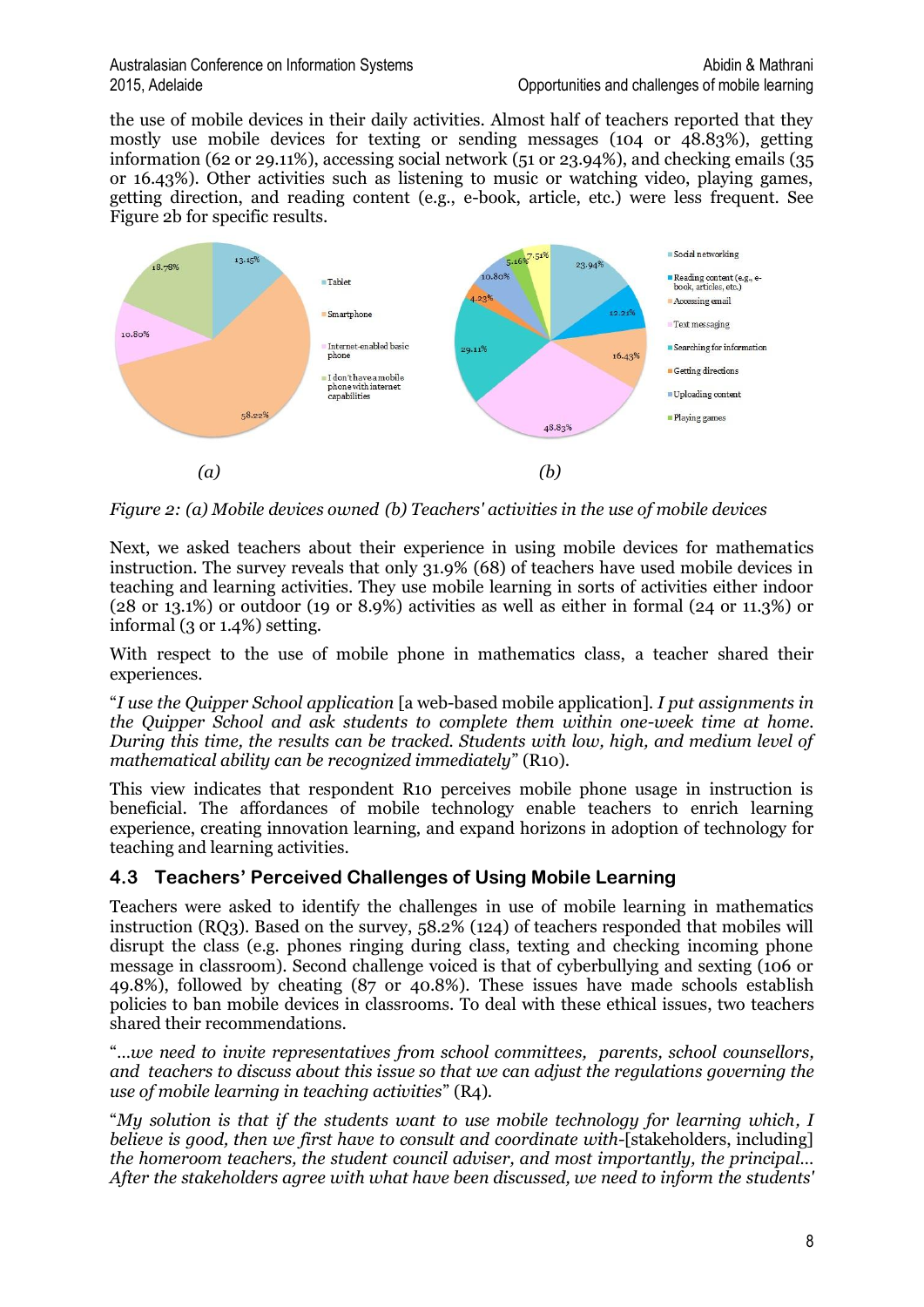*parents ... we* [should] *send official letters to them stating that on this day and at this time, and so on, students are allowed to, or maybe must, bring their mobile phones for learning purposes*" (R6).

From these recommendations, we can see that both teachers share similar views that mobile learning can still be implemented in teaching and learning activities by involving all stakeholders, and by modifying schools' policy regarding mobile devices restriction. Furthermore, the readiness of teachers towards mobile learning is also a decisive in the success of this endeavor. One teacher acknowledged this view.

"*Firstly, teachers must be prepared. Be prepared,* [I] *mean teachers must further improve their teaching materials preparation skills* [using mobile learning facility]*. Secondly, teachers should be able to monitor their students, and the students' learning process must be interesting*" (R10).

Apart from teachers' concern about using mobile devices within instruction, findings show that limited availability of technology (e.g. students do not have mobile devices, schools have insufficient / do not have mobile devices) is also a barrier in the implementation of mobile learning. When we asked about this issue, some (70 or 34.3%) of teachers answer yes. From the interview, one teacher confirmed this issue.

"*…the challenge* [of mobile learning] *is that not all students have an android phone or a smartphone*" (R8).

Another challenge perceived by teachers is the wireless connectivity availability. Wi-Fi enables new style of instructions to emerge because access to the Internet becomes ubiquitous. However, not all schools have good Wi-Fi connection and even so, the connection only covers a certain area. Two teachers voiced this issue:

"[Wi-Fi signal] *does not cover the whole* [school] *area, but is only available within a certain area*. *When we need it, we sometimes need to move the class*" (R3).

"…*the second challenge is the overload of Wi-Fi networks usage leading to slower access time in loading resources* [from the Internet]" (R5).

In this regards, it seems that wireless connectivity is crucial in the implementation of mobile learning. No Wi-Fi connectivity means that there is no Internet access on mobile devices. Although, there are various Internet data packs offer by companies, the mobile learning implementation would be much costly.

## **5 DISCUSSION AND RECOMENDATIONS**

This study provides interesting insights on how mathematics teachers view integration of mobile technology in instruction for promoting mathematical literacy. Findings indicate that majority of teachers do not know much about mathematical literacy concepts. Also teacher participation in the mathematical literacy workshop is very low and, mathematical literacy contest is less popular than other student competitions like mathematics Olympiad. This is understandable since mathematical literacy concept is different from Indonesia's mathematics curriculum. These could be the factors contributing to the prevailing lukewarm interests from mathematics teachers in activities related to mathematical literacy. However, further investigation is needed to find out the cause.

Most teachers reported that they have owned mobile phones but many of them never use their mobiles for teaching and learning activities. Teachers use mobile phones for some activities, such as social networking, reading contents (e.g., e-book, articles, etc.), accessing email, texting, searching information, getting direction, uploading content, and playing games. These indicate that teachers do have technological skills. However, simply having technological skills is not enough to integrate technology into instruction. Teachers need to know the pedagogical role of technology within instruction (NCTM 2011).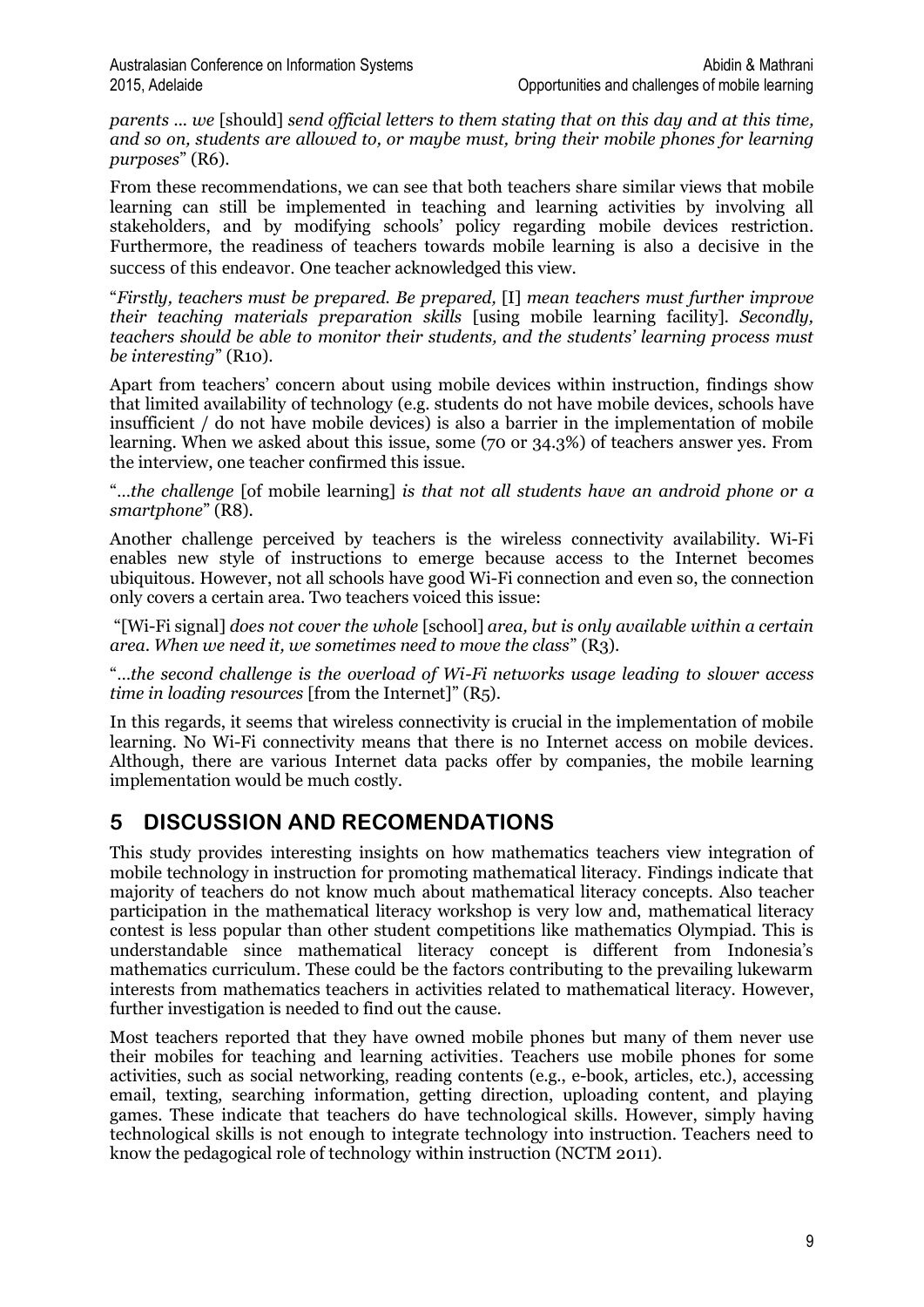Adopting mobile technology in education raises some ethical issues and concerns (Dyson et al. 2013). This study examined ethical considerations that might arise when students bring mobile phone in classrooms, such as distraction in learning, cyberbullying, sexting and cheating. More than a half of teachers perceived that mobile phone can be a distraction in classrooms and almost half were concerned about cyberbullying and sexting. Some of teachers were concerned about cheating. Lack of technology resources also were seen by teachers as inhibiting the use of mobile technology. More than one-fourth of teachers confirmed this matter. These issues are indeed the most-cited reasons causing teachers to be reluctant to use mobile learning within instruction.

These challenges need to be addressed if mobile technology will be used more effectively by teachers and their students. Regarding technology availability problems, Thomas et al. (2013) recommends that teachers should allow students who have mobile phones to work collaboratively with those who do not, and that school could procure mobile phones to facilitate students use in classrooms. Whereas, to deal with ethical concerns, a responsible mobile-use policy (RMUP) formula from Dyson et al. (2013) can be used to foster a sense of ethical personal responsibility on the part of mobile user. The RMUP sets four principles, namely (1) *enhanced learner agency*, the policy recognizes the key role of mobile technology in supporting learners in all aspects of their lives as well as acknowledge the value of mobile learning in supporting them to produce information for their learning purposes, (2) *responsibility* indicates the role of policy to encourage learners to be well behaved in using mobile technology, (3) *involvement of all stakeholders* refers all those who will be affected by the policy as well as those who will enforce it should be taking part in creating the policy, and (4) *focus on ethical behaviour* emphasises focus on the matter of real concern, which is how mobile technology will be used in learning.

## **6 CONCLUSION AND FUTURE RESEARCH DIRECTION**

The results of this study are not without some limitations. The participants in this study were mathematics teachers who attended at a one-day workshop conducted by the department of computer science, Semarang State University in cooperation with the MGMP (secondary subject teacher forum) of mathematics of Semarang district, thus, were a convenience sample. Because this study was limited to teachers who attended the workshop, it does not give attention to teachers who did not attend, which limits the generalizability of the study.

The findings of this study provide perception of mathematics teachers about the use of mobile devices in the classroom to determine whether mobile technology can be used to promote mathematical literacy. Findings show that mobile learning has potential to improve students' performance to be mathematically literate. However, mobile devices, such as smartphones, mobile phones, and tablets are unlikely to be effective for use within instruction since many schools prohibit the use of mobiles in classrooms. Most teachers also perceived mobile devices as a disruptive technology. Moreover, many teachers confirmed that schools have insufficient facility with regard to mobile technology. Further, limited access of mobile devices in schools constitutes the main hindrance factor for process of adoption of mobile technology. These make teachers reluctant to use mobile learning in teaching and learning activities.

Finally, the findings indicate using alternative technologies that fit better with the current situation in Indonesia. This implies identifying teachers' skills with technology usage. Appropriate teacher-training programs can help teachers in improving their technology skills and in manifesting pedagogical knowledge with technology. Within this context, suitable training relevant to educational goal and priorities, knowledge and skills must be imparted. Teacher-training can be part of teacher professionalism development to improve quality teaching with technology. Teacher development should be ongoing to align with current standards and assessment methods. The next stage of the study will involve building on existing findings to define a framework which encompasses mobile technology as a mediator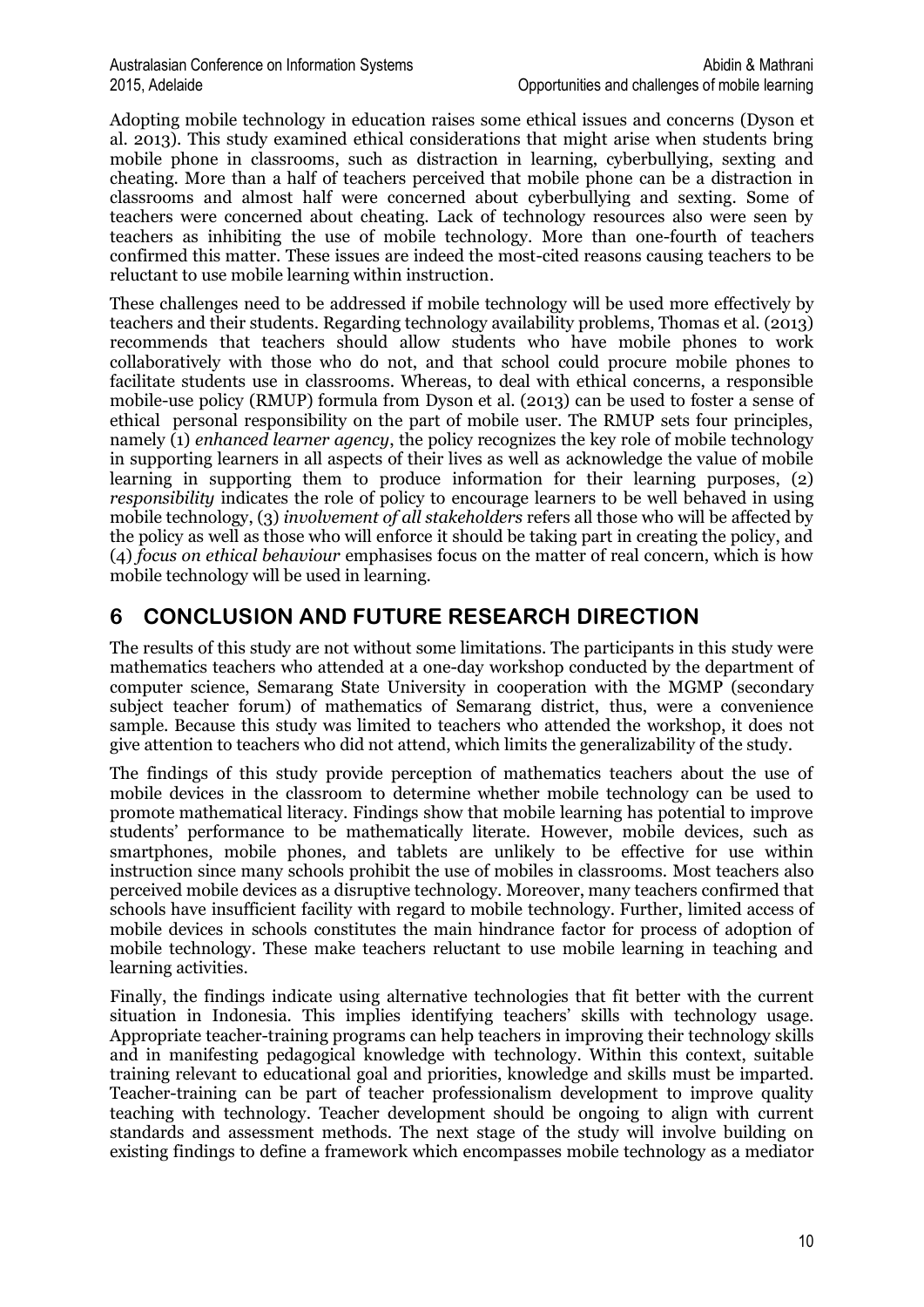tool for mathematical literacy, and teacher learning. The framework can be applied for development of teachers' skills for implementing mobile literacy in mathematics classrooms.

## **7 REFERENCES**

- Aubusson, P., Schuck, S., and Burden, K. 2009. "Mobile Learning for Teacher Professional Learning: Benefits, Obstacles and Issues," *Research in Learning Technology* (17:3), November, pp 233-247.
- Copriady, J. 2014. "Self-Motivation as a Mediator for Teachers' Readiness in Applying Ict in Teaching and Learning," *The Turkish Online Journal of Educational Technology* (13:4), October, pp 115-123.
- Creswell, J.W., Fetters, M.D., and Ivankova, N.V. 2004. "Designing a Mixed Methods Study in Primary Care," *Annals of Family Medicine* (2:1), February, pp 7-12.
- Crompton, H. 2013. "Mobile Learning: New Approach, New Theory," in: *Handbook of Mobile Learning,* Z.L. Berge and L.Y. Muilenburg (eds.). New York: Routledge, pp. 47-57.
- Crompton, H., and Burke, D. 2014. "Review of Trends in Mobile Learning Studies in Mathematics: A Meta-Analysis," in: *Mobile as a Mainstream – Towards Future Challenges in Mobile Learning,* M. Kalz, Y. Bayyurt and M. Specht (eds.). Springer International Publishing, pp. 304-314.
- De Lange, J. 2006. "Mathematical Literacy for Living from Oecd-Pisa Perspective," *Tsukuba Journal of Educational Study in Mathematics* (25), pp 13-35.
- Dyson, L.E., Andrews, T., Smyth, R., and Wallace, R. 2013. "Towards a Holistic Framework for Ethical Mobile Learning," in: *Handbook of Mobile Learning,* Z.L. Berge and L.Y. Muilenburg (eds.). New York, NY. USA: Taylor & Francis (Routledge), pp. 405-416.
- Edo, S.I., Ilma, R., and Hartono, Y. 2014. "Investigating Secondary School Students' Difficulties in Modeling Problems Pisa-Model Level 5 and 6," *IndoMS Journal on Mathematics Education (IndoMS-JME)* (4:1), February, pp 41-58.<br>2015. "Ibm - Spss Statistics Base." Retrieved 1 April 2015, from http://www-
- IBM. 2015. "Ibm Spss Statistics Base." [03.ibm.com/software/products/en/spss-stats-base](http://www-03.ibm.com/software/products/en/spss-stats-base)
- Kalloo, V., and Mohan, P. 2011. "Correlation between Student Performance and Use of an Mlearning Application for High School Mathematics," *Advanced Learning Technologies (ICALT), 2011 11th IEEE International Conference on*, pp. 174-178.
- Keengwe, J., Schnellert, G., and Jonas, D. 2012. "Mobile Phones in Education: Challenges and Opportunities for Learning," *Education and Information Technologies* (19:2), November, pp 441-450.
- Koehler, M.J., Mishra, P., and Yahya, K. 2007. "Tracing the Development of Teacher Knowledge in a Design Seminar: Integrating Content, Pedagogy and Technology," *Computers & Education* (49:3), November, pp 740-762.
- Lee, H.-J., and Kautz, J. 2015. "Designing Mathematical Tasks within Mobile Learning Environments," in: *Handbook of Mobile Teaching and Learning,* Y. Zhang (ed.). Springer Berlin Heidelberg, pp. 1-20.
- Leikin, R., and Zaslavsky, O. 1997. "Facilitating Student Interactions in Mathematics in a Cooperative Learning Setting," *Journal for Research in Mathematics Education* (28:3), pp 331-354.
- Lew, H.-C., and Jeong, S.-Y. 2014. "Key Factors for Successful Integration of Technology into the Classroom: Textbooks and Teachers," *Electronic Journal of Mathematics & Technology* (8:5), October, pp 336-354.
- Looi, C.-K., Seow, P., Zhang, B., So, H.-J., Chen, W., and Wong, L.-H. 2010. "Leveraging Mobile Technology for Sustainable Seamless Learning: A Research Agenda," *British Journal of Educational Technology* (41:2), pp 154-169.
- MoEC. 2013. "The Regulation of Minister of Education and Cuture of the Republic of Indonesia Number 68 Year 2013 Concerning Basic Framework and Structure of Junior High School's Curriculum." The Ministry of Education and Culture.
- Naismith, L., Lonsdale, P., Vavoula, G., and Sharples, M. 2004. "Literature Review in Mobile Technologies and Learning," 11, Bristol.